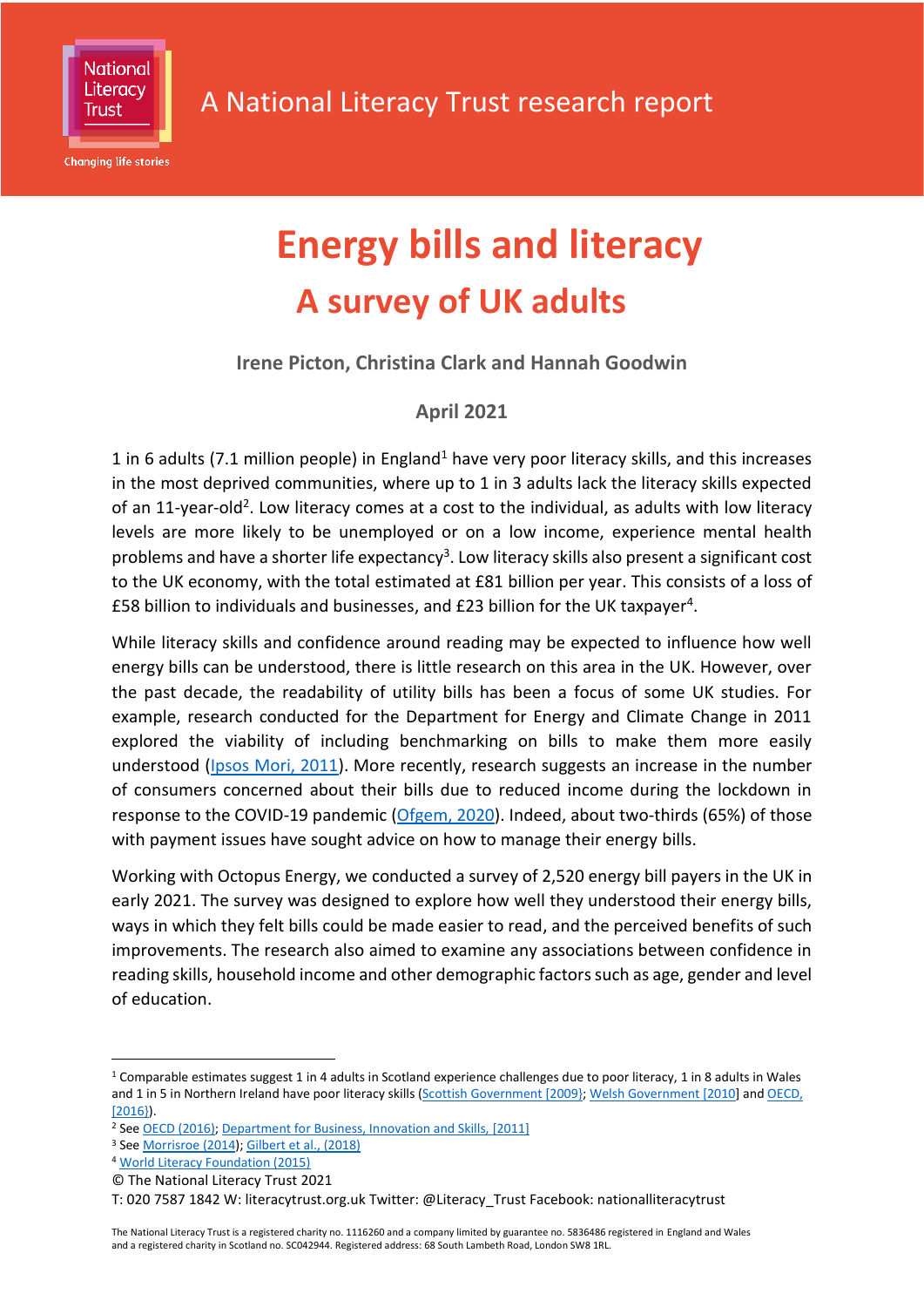# **Key findings**

## **Younger bill payers struggle to read their energy bills because of the language used**

- Poor readability is an important barrier to engagement with energy bills, particularly for younger age groups. More than **1 in 5** (22.4%) of 18 to 24-year-olds responsible for paying bills said they sometimes avoided reading their bills because of the language used, compared with just 3.1% of the over 65s.
- Younger bill payers were also less able to identify the correct definitions of six terms commonly used on bills (such as "kWh", "standing charge" and "tariff"). Only **1 in 11** (9.0%) 18 to 24-year-olds could identify the correct definitions of all six common terms, compared with **4 in 5** (78.6%) bill payers over 65.
- **1 in 4** (24.8%) of those aged 18 to 24 said they find it difficult to understand their energy bill. Indeed, **almost half** (45.2%) had to ask for help to explain a word or term they did not understand in the last 12 months, compared with just 1 in 50 (2.1%) of over 65s.

# **Adults with the lowest household incomes and those with the lowest confidence in their reading skills are most likely to struggle or need help to understand their energy bill**

- **Less than half** (46.6%) of the 2,520 UK adult bill payers surveyed were able to identify the correct definitions of all six terms commonly used on bills.
- Fewer respondents with the lowest household incomes (£20,000 or less) were able to identify all six terms correctly compared with respondents in higher income bands. Just 38.4% were able to identify all terms correctly, compared with more than 50.0% of those with higher household incomes.
- Respondents with the most confidence in their reading skills were almost **three times** more likely to say they find it 'very easy' to understand their energy bills than those with the least confidence (28.6% vs. 9.8%). Conversely, those with the least confidence were three times more likely to find it 'very difficult' (7.6% vs. 2.1%).
- **More than half** (51.3%) of respondents with the lowest levels of confidence in their reading skills have had to ask for help to explain a word or term on their bill, compared with **1 in 5** (20.2%) respondents generally, indicating that more could be done to anticipate the needs of this group.

# **Improving the clarity of energy bills**

- **Three-quarters** (74.7%) of bill payers responding to our survey had never been taught how to read energy bills at school, and two-thirds (65.2%) were not taught how to understand energy bills at home.
- Almost **two-thirds** (63.8%) of respondents agreed that energy bills should use simpler language.
- **A third** (32.9%) of bill payers believed that easier-to-read energy bills would improve their understanding of how to use less energy, suggesting making bills easier to read could reduce the cost of energy use both to the consumer and to the environment.
- Notably, nearly **a fifth** (18.9%) of bill payers also felt that easy-to-read bills would reduce how much they worried about managing their bills.

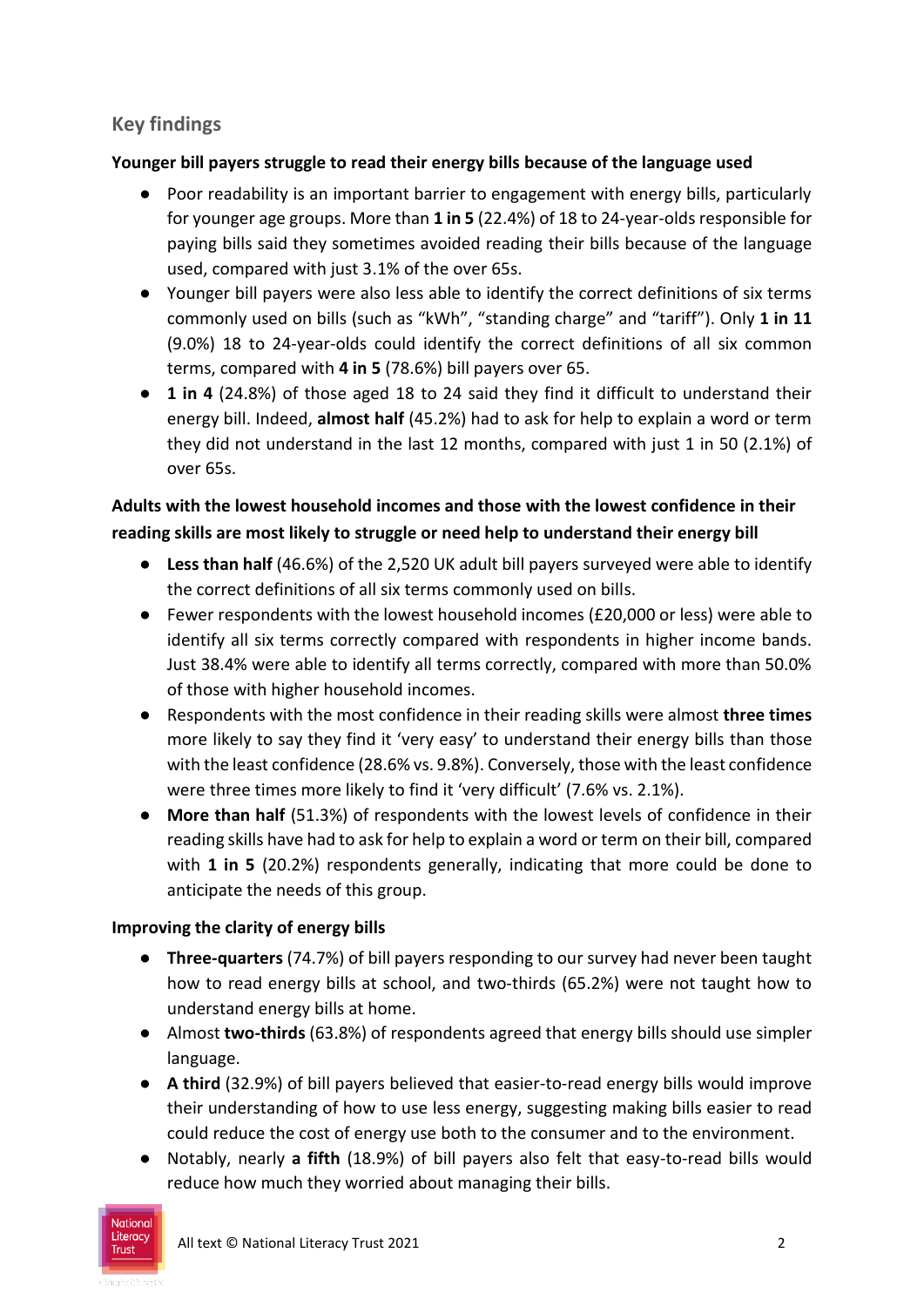#### **Methodology**

We commissioned OnePoll to conduct a survey of 2,520 energy bill payers in the UK in early April 2021 (420 from each of six age groups<sup>5</sup>). Survey respondents first agreed that they were fully or jointly responsible for paying the energy bills in their household, and they were then asked questions about their attitudes to energy bills, how well they felt they understood their energy bills, confidence in their reading skills, ways in which they felt that the clarity of bills could be improved, and the perceived benefits of such improvements.

### **Attitudes to energy bills**

Survey respondents were asked if there was anything that might put them off reading their energy bill. Of the 2 in 5 (42.6%) who sometimes avoid reading their bill, the most common reason given was difficulty understanding how their bill was calculated, with 14.0% citing this reason for avoiding their bill (see **Figure 1**). At the same time, 1 in 8 (13.1%) of bill payers said that they sometimes avoided reading their energy bills because the language used was difficult to understand or because there was too much text, indicating that poor readability is an important barrier to engagement with energy bills. Fewer of those surveyed said that they avoided reading their bill for other reasons, such as being worried they might not be able to afford it (10.0%), the need to visit a website and remember login details (9.4%) or the writing being too small or crowded (8.0%).

3 in 5 (57.4%) adults responding to our survey said they didn't avoid reading their energy bills.



#### **Figure 1: I sometimes avoid reading my energy bills because…**

Those in younger age groups were more likely than older respondents to say that they sometimes avoided reading their bills for all the reasons suggested (just 29.3% of those aged 18 to 24 said they don't avoid reading their energy bills for any reason, compared with 87.9% of over 65s). Indeed, more than a fifth (22.4%) of 18 to 24-year-olds said they found the language used difficult to understand, compared with just 3.1% of the over 65s.

<sup>&</sup>lt;sup>5</sup> Research (see e.g[. Energy Saving Trust, 2015\)](https://energysavingtrust.org.uk/about-us/news/energy-literacy-warning-only-7-cent-young-people-understand-bills) has indicated that younger age groups might struggle most with understanding their energy bills. We therefore sampled a percentage of the youngest age group (18 to 24s, a 7-year age band) equal to other, 10-year age bands (25-34; 35-44; 45-54; 55-64; 65+). See Appendix 1 for more details of the sample.

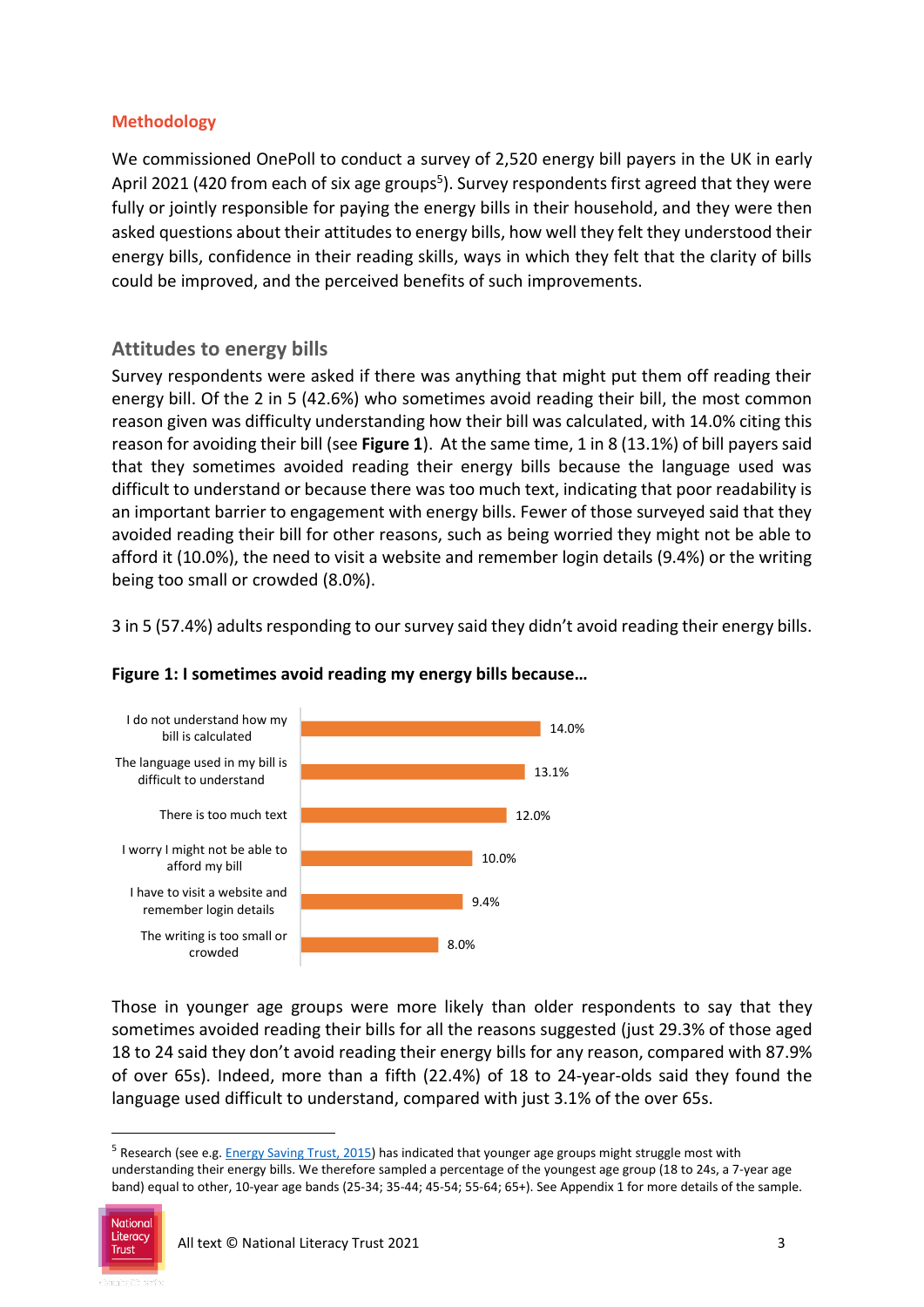**How easy or difficult bill payers find it to understand their energy bills** 3 in 5 (60.4%) of adults responding to the survey said they found it either 'very easy' or 'easy' to understand their energy bill, and a quarter (25.3%) felt it was 'neither easy nor difficult'. 1 in 7 (14.2%) said that they found it 'difficult' (11.2%) or 'very difficult' (3.0%) to understand their bills.

Age was, again, a significant factor in relation to how easy or difficult bill payers find it to understand their energy bill. As shown in **Figure 2**, older bill payers are progressively more likely to say that they find it 'easy' to understand their energy bill, with more than **threequarters** (76.2%) of those aged 65 or older finding it easy compared with **2 in 5** (41.4%) of those aged 18 to 24. Conversely, while 24.8% of the youngest age group said that they found it difficult to understand their energy bill, just 6.5% of the over 65s agreed. This suggests that younger consumers have more to benefit from having energy bills that are easier to read.





There were also significant differences associated with respondents' confidence in their reading skills. Survey participants were asked to rate themselves on a scale of 1 to 5 about how confident they felt about having the reading skills they needed in everyday life (with 1 being 'not at all confident' and 5 being 'very confident')<sup>6</sup>. Respondents with the most confidence in their reading skills were almost three times more likely to say that they found it 'very easy' to understand their energy bills than those with the least confidence (27.6% vs. 9.8%, see **Figure 3**).

<sup>6</sup> Within this sample, 16.2% described themselves as feeling 'not very" to "a bit' confident about the reading skills they need for everyday life; 19.4% described themselves as 'confident' and 64.3% as 'very confident'. Those who described themselves as 'not very' to 'a bit' confident are considered to have the lowest levels of confidence in their reading skills.

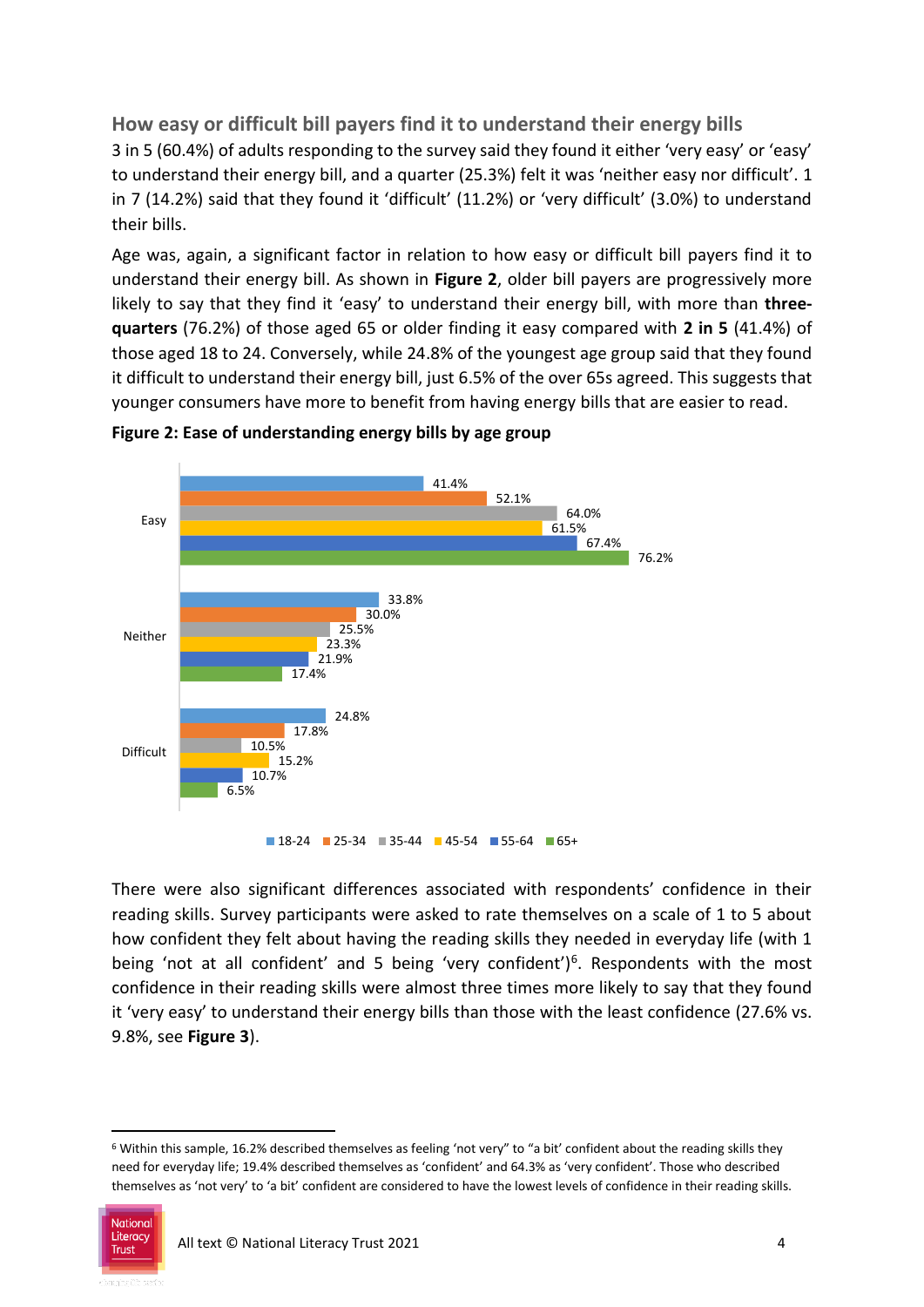

#### **Figure 3: Ease of understanding energy bills by confidence in reading skills**

Conversely, respondents with the lowest levels of confidence were more than three times more likely to report finding it 'very difficult' to understand their energy bills than those who described themselves as 'confident' or 'very confident' readers (7.6% vs. 2.2% and 2.1% respectively). Finally, there was some difference in how easy respondents of different genders found it to understand their bill: 67.8% of men and 55.1% of women said they found it easy, while 9.7% of men and 17.5% of women found it difficult. 22.5% and 27.4% respectively found it neither easy nor difficult<sup>7</sup>.

## **How well bill payers understand the key terms on energy bills**

In order to test bill payers' knowledge of the meaning of key terms commonly used on energy bills, survey respondents were invited to identify the correct definitions of six terms: dual fuel, kWh, standing charge, tariff, unit charge and VAT<sup>8</sup>. The correct definitions were provided based on Ofgem definitions<sup>9</sup>, which were given alongside two alternative choices and a 'don't know' option. Less than half (46.6%) of the 2,520 UK adults surveyed who are responsible for paying bills were able to identify the correct definitions of all six terms commonly used on bills.

Older bill payers were more able to identify all terms correctly, with 4 in 5 (78.6%) of the oldest age group able to do so compared with only 1 in 11 (9.0%) of the youngest age group (see **Figure 4**).

<sup>8</sup> Fewest (66.1%) respondents were able to correctly identify the meaning of 'dual fuel', 72.1% could identify 'kWh', 75.0% identified 'tariff'; 75.9% 'standing charge', 75.8% 'unit rate' and 82.9% 'VAT'. <sup>9</sup> [https://www.ofgem.gov.uk/consumers/ household-gas-and-electricity-guide/key-terms-and-issues-explained.](https://www.ofgem.gov.uk/consumers/%20household-gas-and-electricity-guide/key-terms-and-issues-explained)



1

<sup>7</sup> We also looked at level of education, but found no significant difference between those educated to secondary, postsecondary or university level (p=.265).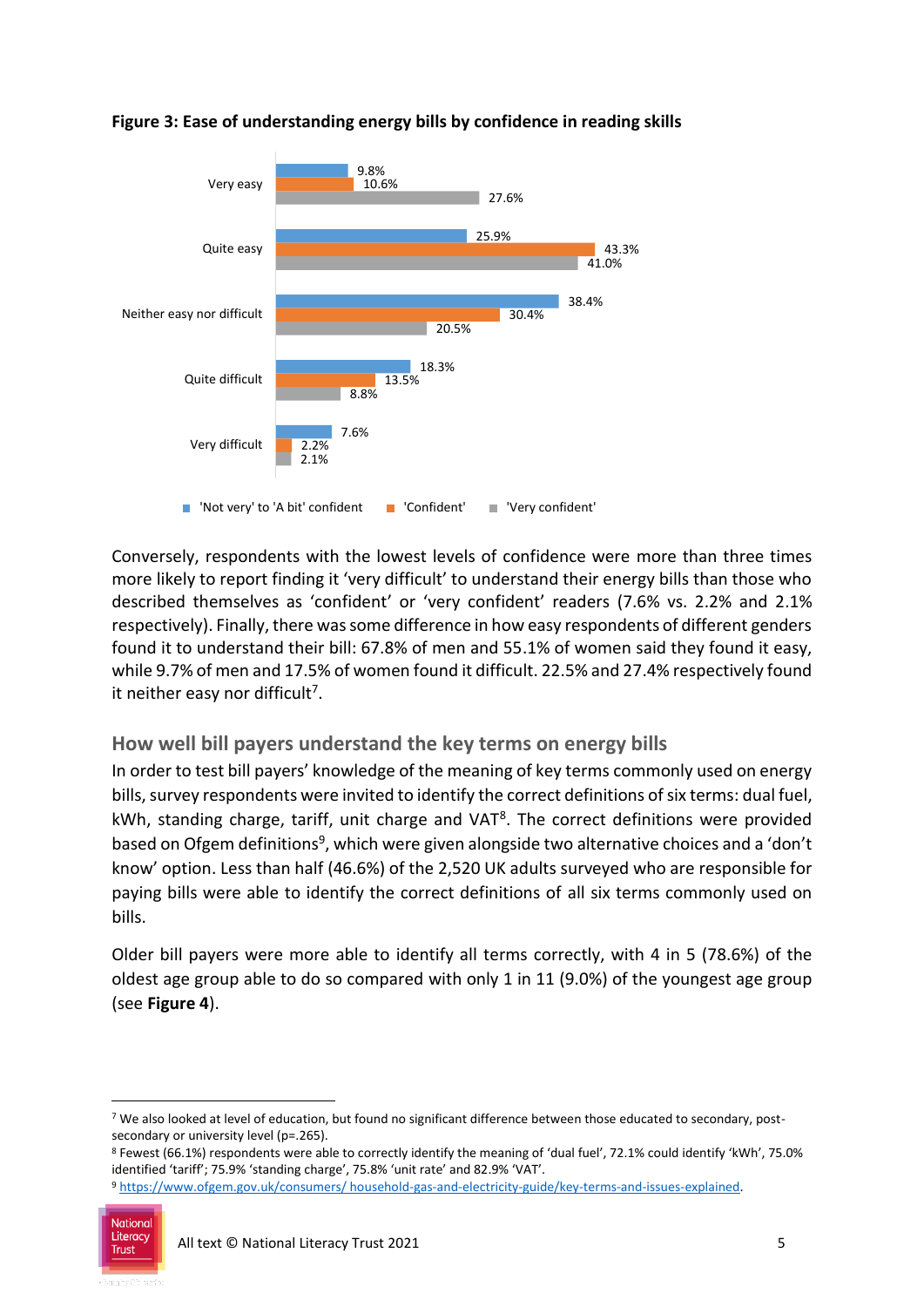



While 3 in 5 (59.7%) respondents with the highest confidence in their reading skills were able to identify all six words correctly, this decreased to a third (32.2%) of 'confident' readers and just 1 in 8 (12.2%) of those who described themselves as 'not at all' or 'a bit' confident (see **Figure 5**).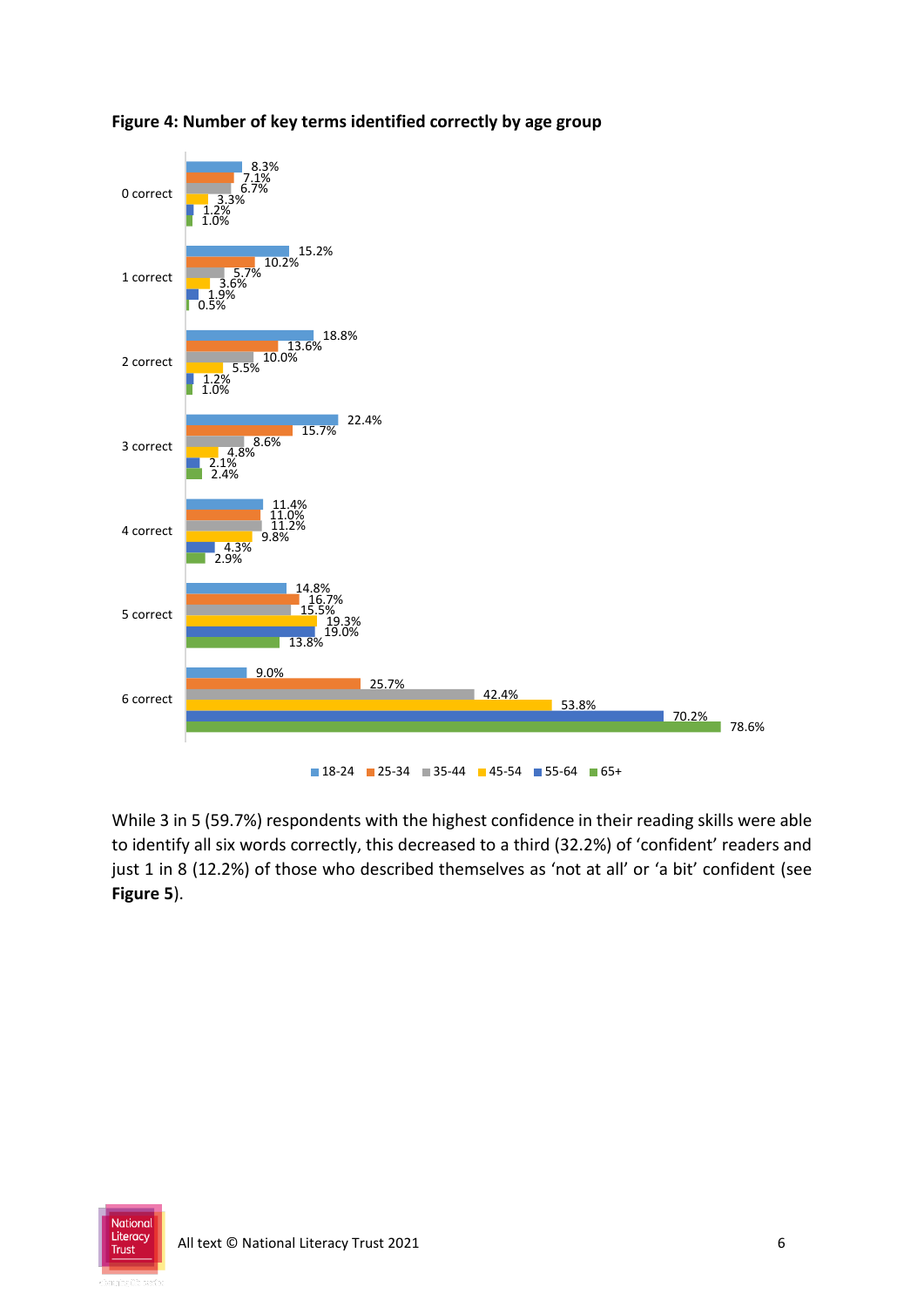



 $\blacksquare$  Not very to a bit confident  $\blacksquare$  Confident  $\blacksquare$  Very confident

Compared with respondents in other income bands, respondents with the lowest household incomes (£20,000 or less) were less likely to identify all six terms correctly<sup>10</sup>. 38.4% identified all six terms correctly, compared with 50.5% of those with an income of £20,001-40,000, 54.5% of those with an income of £40,001-60,000 and 54.6% of those with an income of £60,000 or more. As a note, this survey focused on those who pay energy bills and therefore excludes those on pre-payment meters, many of whom are on lower incomes $^{11}$ .

Perhaps more surprisingly, understanding of energy bill terms was similar among all educational levels<sup>12</sup> (see **Figure 6**). Almost half (46.7%) of respondents educated to secondary level identified all six terms correctly, while 47.2% of those with post-secondary and vocational and 46.0% of those with university education were able to do so. This suggests that such terms present challenges to reading comprehension regardless of educational background<sup>13</sup>.

<sup>&</sup>lt;sup>13</sup> We also explored gender but there were no systematic differences between men and women in terms of literacy and energy bills.



<sup>10</sup> Within this sample, 34.5% of respondents had a household income of £0-20,000, 36.8% of £20,001-40,000, 17.3% of £40,001-60,000 and 11.4% £60,001+. 'Low income' households may be defined as those with an income of approximately £18,480, or 60% of the median of c.£30,000 at the time of the survey (se[e UK Government, 2020,](https://www.gov.uk/government/publications/how-low-income-is-measured/text-only-how-low-income-is-measured) [ONS, 2020\)](https://www.ons.gov.uk/peoplepopulationandcommunity/personalandhouseholdfinances/incomeandwealth/bulletins/householddisposableincomeandinequality/financialyearending2020provisional#:~:text=The%20provisional%20estimate%20of%20median,30%2C100)%20shown%20in%20Figure%201.).

<sup>11</sup> See e.g. https://www.citizensadvice.org.uk/about-us/about-us1/media/press-releases/140000-households-cant-affordto-top-up-prepayment-energy-meter/

<sup>12</sup> Within this sample, 24.0% had attained Secondary Education (GCSE/O-Levels); 36.2% had Post-Secondary Education (College, A-Levels, NVQ3 or below, or similar) and Vocational Qualification (Diploma, Certificate, BTEC, NVQ 4 and above, or similar) and 37.1% an Undergraduate Degree (BA, BSc etc.), Postgraduate Degree (MA, MSc etc.) or Doctorate (PhD), 2.7% had none of the suggested qualifications.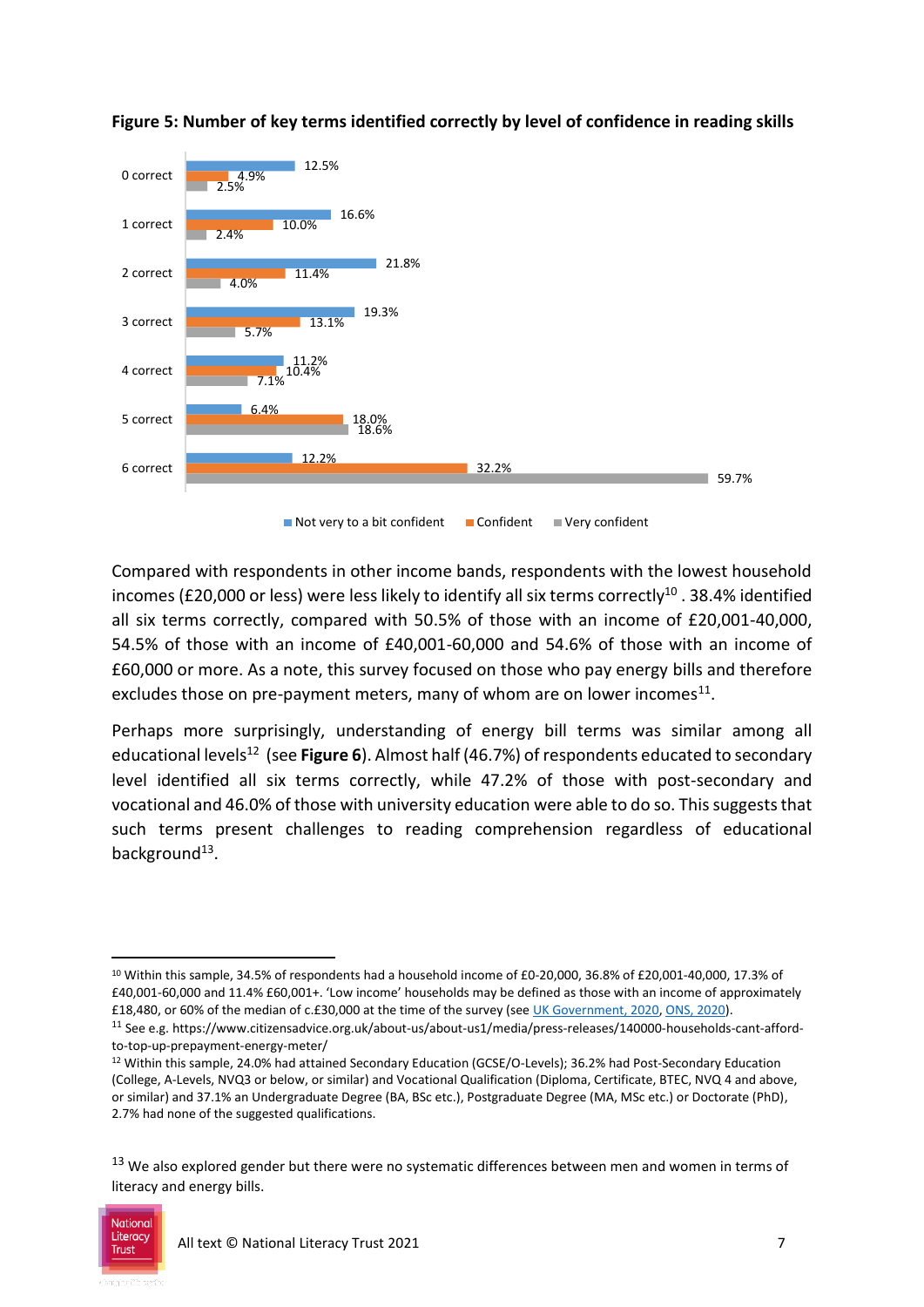

# **Figure 6: Number of key terms identified correctly by level of education**

As a note, respondents who had said they found it 'easy' to understand their energy bills were indeed more likely to identify all six terms correctly, with 56.4% of those who found it easy identifying the terms correctly, compared with 34.2% of those who found it neither easy nor difficult and 27.3% of those who found it difficult. This indicates that bill payers' perceptions of how easy they found it to understand bills broadly corresponded with their ability to identify key terms, although it should also be noted that more than half of those who found it difficult to understand their bills were also able to do this well.

## **Asking for help with a word or term on an energy bill**

One in 5 (20.2%) adults surveyed said they have had to contact their supplier or ask someone for help to explain a word or term on their bill they did not understand in the last 12 months.

Reflecting earlier findings about age and ease of understanding energy bills, more bill payers from the youngest age groups said they have had to ask for help to explain a word or term on their energy bill in the last 12 months (see **Figure 7**). While almost half (45.2%) of those aged 18 to 24 have had to do this, the percentage decreases steadily by age group, with only 2.1% of the over 65s needing help with a word or term they did not understand. This may indicate the benefits of increased familiarity with the language used on bills.

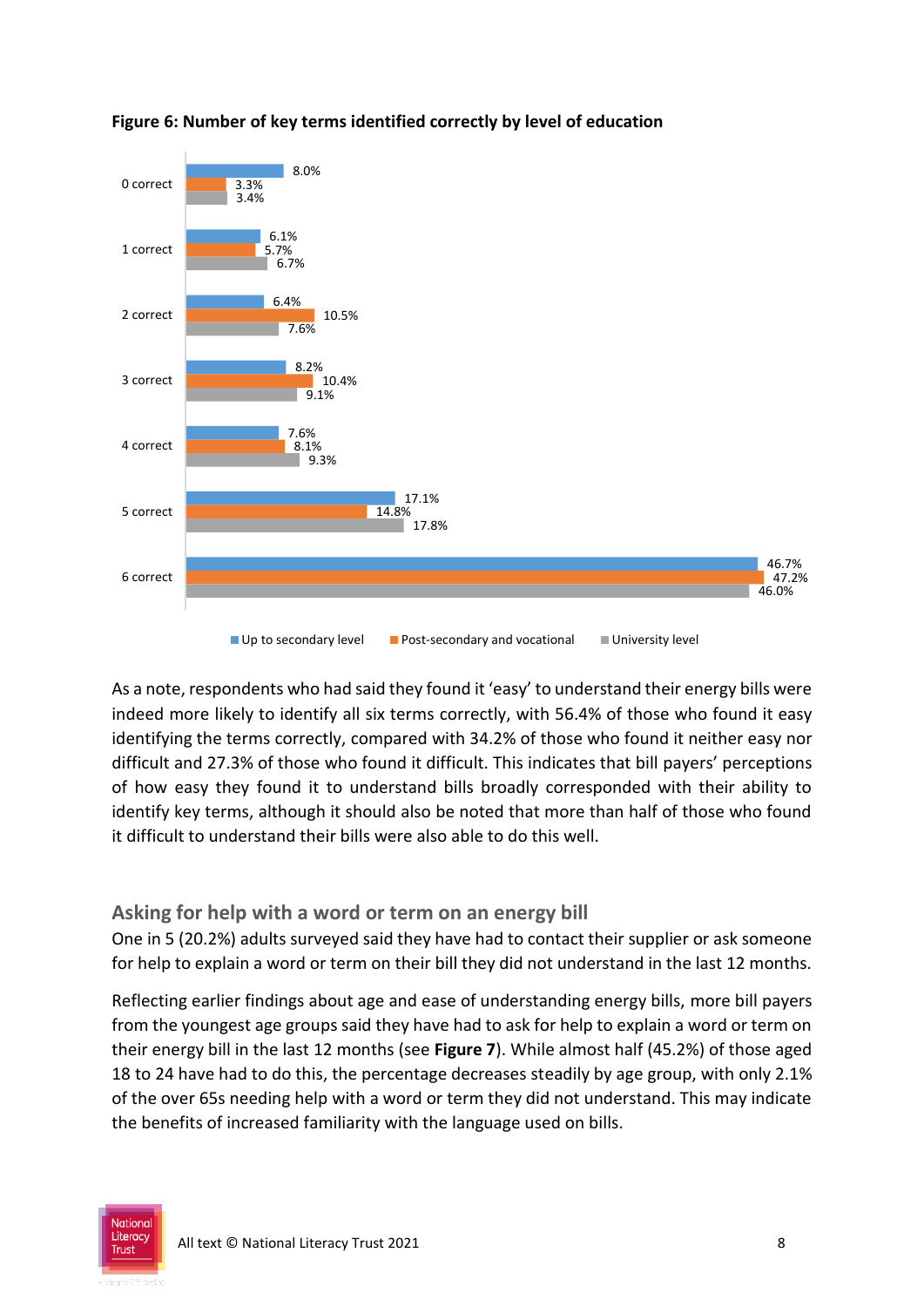

#### **Figure 7: Asking for help with a word or term on an energy bill by age group**

More of those with lower levels of confidence in their reading skills have had to ask for help with a word or term on their energy bill. 51.3% of those from this group said they had needed to ask for help with a word on their bill in the last 12 months, compared with 27.3% of those who described themselves as confident and 10.2% of those who are very confident about the reading skills they need for everyday life (see **Figure 8**).

## **Figure 8: Asking for help with a word or term on an energy bill by confidence in their reading skills**



Interestingly, as well as those with the lowest confidence in their reading skills, more of those with the highest levels of education said they had asked their supplier, family or friends for help with a word on their bill (see **Figure 9**). Just 12.9% of those educated up to secondary level had asked for help, compared with 22.9% of those with post-secondary and vocational education and 22.1% of those educated at university.

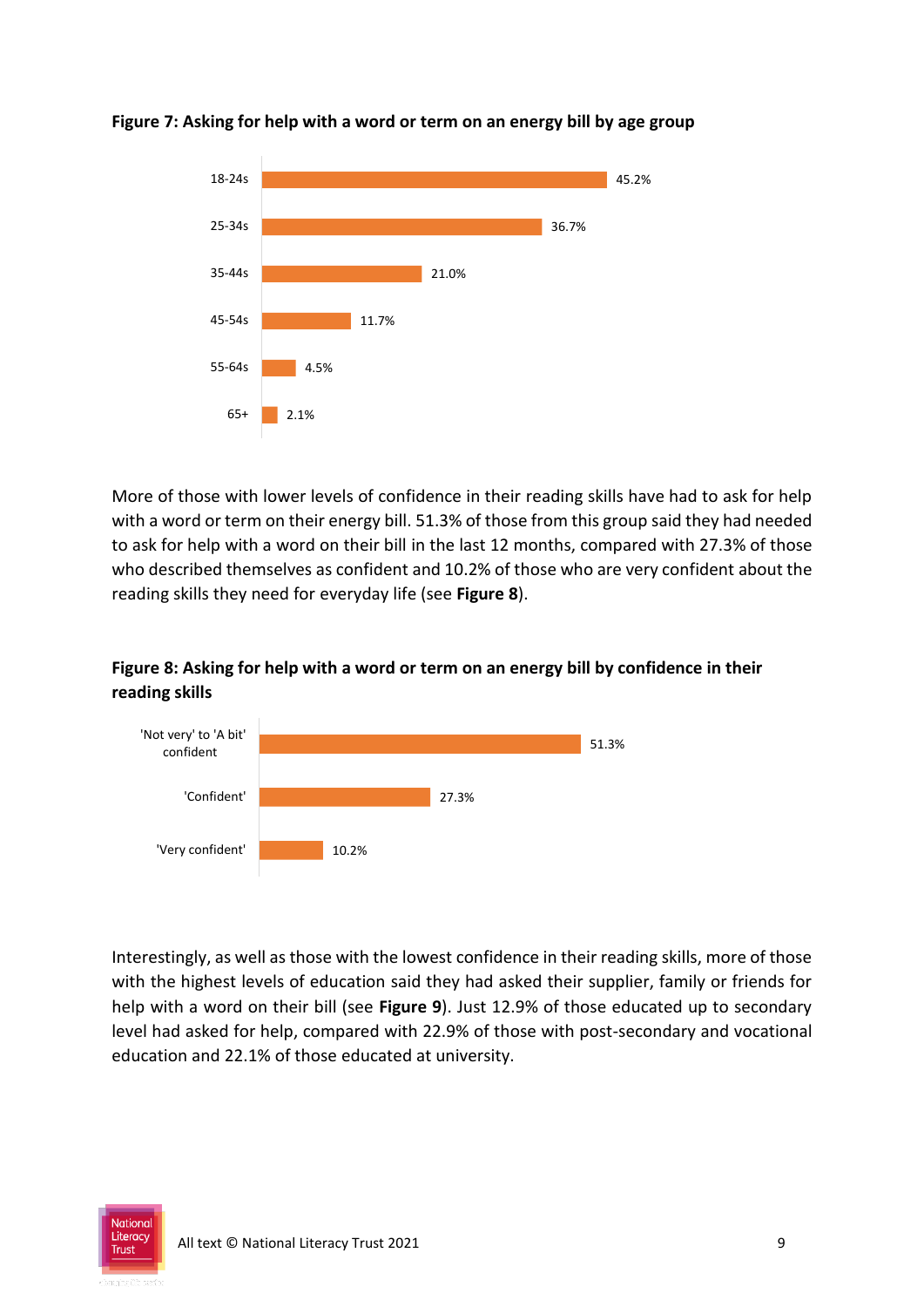

## **Figure 9: Asking for help with a word or term on an energy bill by level of education**

Perhaps even more intriguingly, looking more closely at the university-educated group, those educated at post-graduate level were the most likely to have asked for help with a word or term on their energy bill. Those educated to undergraduate level were the least likely to say they'd asked for help (16.6%) compared with those educated to MA or MSc (29.2%) or PhD (43.5%) levels. While it is possible to speculate that this may reflect increased confidence in those with higher levels of education to question their bills, or that increased education may relate to more specialised rather than practical knowledge, the scope of this survey did not allow any insight into the reasons for this. Further research would therefore be needed to explore this finding.

Respondents were further invited to share more about the reason they had to ask for help. Comments most frequently mentioned confusion around debit and credit status and help with reducing their bill. However, others mentioned having difficulty understanding more technical aspects of their bill, such as how their kWh use and tariff had been calculated:

"How much I was paying, what credit meant, why I was in deficit.'

"The whole bill is made to confuse, so we pay it regardless, the abbreviations used make it impossible to understand."

"I can't remember the terms but I know I had to have family and friends sit down with me and explain what the words mean and how the process works."

"I couldn't understand any of it."

"It generally needs simplifying to be understood better."

"Instead of kWh - put kilowatts per hour"

# **Improving the clarity of energy bills**

When asked to what extent they agreed or disagreed with a number of attitudinal statements about energy bills, encouragingly, more than two-thirds of bill payers responding to our survey (68.4%) said that they generally understand their bills (see **Figure 10**). However, fewer respondents with the lowest confidence in their reading skills agreed with this, with 40.4%

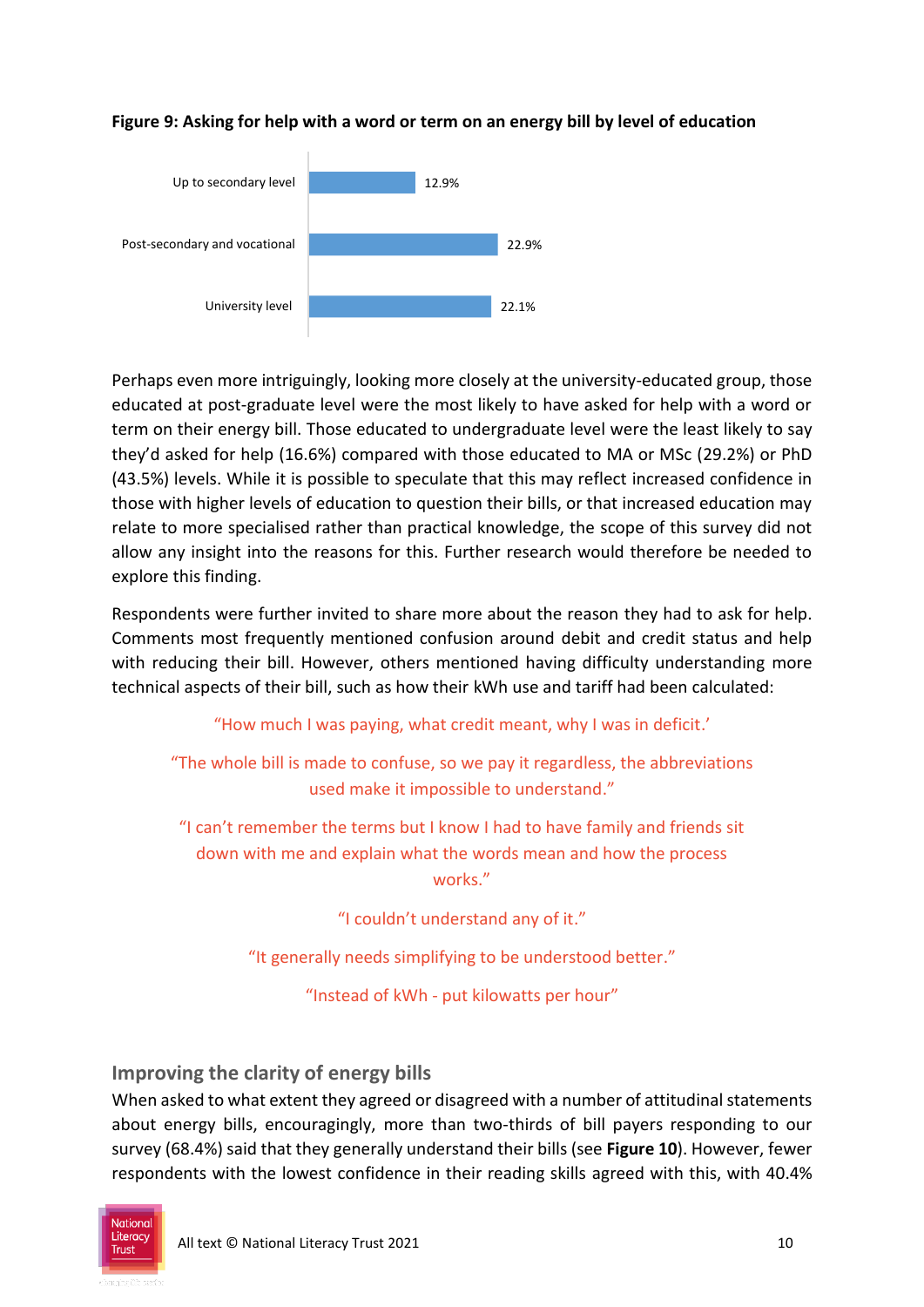understanding their bill compared with 63.7% of those who were confident about their reading skills and 76.9% of those who were very confident.

At the same time, nearly **two-thirds** (63.8%) of bill payers believed that energy bills should use simpler language, and more than 2 in 5 (44.1%) said the way that bills look makes it difficult to understand the information within them. Fewer (29.1%) agreed that they struggled to understand how their bill was calculated<sup>14</sup>.



## **Figure 10: Agreement with statements about energy bills**

While interesting differences were revealed in how easy or difficult different sub-groups found it to understand their bill, and their ability to identify the definition of key terms correctly, fewer differences were found between demographic groups (e.g. age, income, education and gender) in relation to the above statements about energy bills.

# **How bill payers learn to read energy bills**

While simpler language and a clearer format could help support a better understanding of energy bills, it is also important to consider other ways of ensuring that all bill payers are able to access and comprehend the information in their bill.

For example, some might expect schools, parents or carers to play a role in teaching children and young people how to read a typical utility bill. The current Key Stage 3 science curriculum includes the need to teach young people about how to interpret energy bills<sup>15</sup>. However, 74.7% of bill payers responding to our survey said they had never been taught how to read energy bills at school. It does not appear that this was compensated for by being learned at home either, with two-thirds (65.2%) of adults responding to the survey saying their parents or carers never taught them how to read energy bills (see **Figure 11**).

<sup>15</sup> [https://assets.publishing.service.gov.uk/government/uploads/system/uploads/attachment\\_data/file/](https://assets.publishing.service.gov.uk/government/uploads/system/uploads/attachment_data/file/%20335174/SECONDARY_national_curriculum_-_Science_220714.pdf)  335174/SECONDARY\_national\_curriculum - Science\_220714.pdf



<sup>14</sup> Attitudes were further explored in relation to demographic factors such as income, education, age and gender but no interesting differences were found.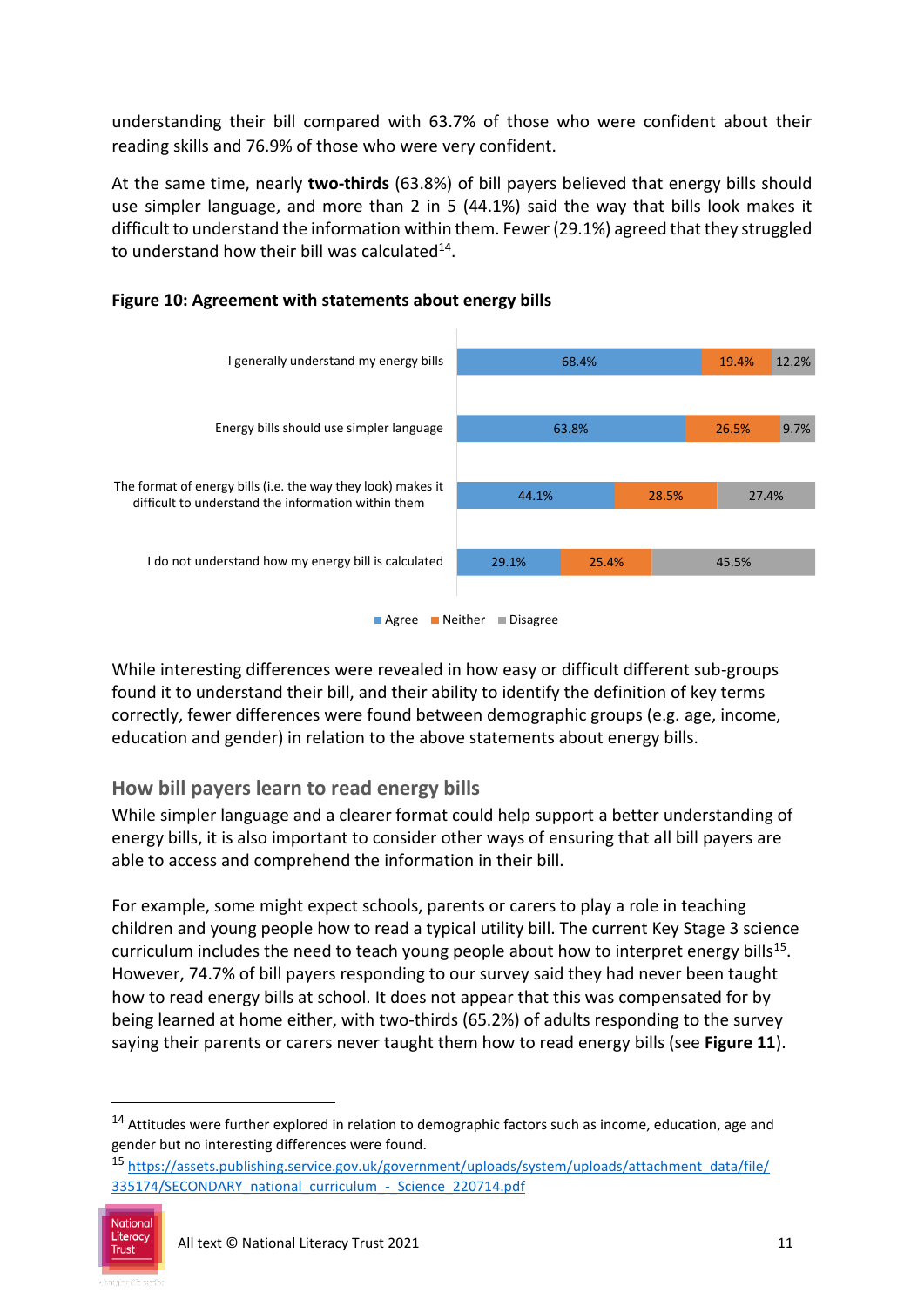#### **Figure 11: Learning about energy bills at school or at home**





As a note, the small percentage (9.7%) who said they'd learned to read energy bills at school were not more likely to identify all six terms correctly, with 21.0% who'd been taught to read energy bills being able to do this compared with 49.4% of those who hadn't been taught to read energy bills at school. Of the higher percentage who said their parents or carers had taught them to read energy bills (15.1%), 47.7% were able to identify all six terms correctly, compared with a relatively similar percentage (40.6%) of those who said they hadn't been taught to read energy bills at home.

# **Supporting better understanding of energy bills**

Previous studies have found that a number of changes to documents such as insurance policies and utility bills can effectively improve readability. For example, refinements to structure, word frequency, sentence length and defined terms were found to improve the readability of insurance documents [\(Browne Jacobsen, 2018\)](https://www.brownejacobson.com/-/media/files/pdf-documents/insurance/bj%20eye%20tracking%20thought%20leadership%20report%20optimised), while British Telecom (BT) found that customers preferred bills that clearly listed changes, tracked what customers used, referred to previous bill payments and explained numbers in charts [\(BT, n.d.\).](https://www.bt.com/manage/newlookbill) Similarly, in 2011, the Department for Energy and Climate Change (DECC suggested bar charts as a preferred format for presenting numerical information, noting also that pictorial and monetary (rather than kWh-based) representations of data were generally well received and understood [\(DECC, 2011\)](https://assets.publishing.service.gov.uk/government/uploads/system/uploads/attachment_data/file/48124/2136-empowering-households-research.pdf).

Respondents to our survey were presented with a number of suggestions about what might help them better understand their energy bills (see **Figure 12**). Options that were chosen by the highest percentage of respondents related to language and vocabulary, with most agreeing that using simpler language in general (42.2%) and clearer definitions of key terms (35.8%) would help them most in understanding their energy bill. This indicates that support around the language used in energy bills would be appreciated by many bill payers<sup>16</sup>.

<sup>&</sup>lt;sup>16</sup> Demographic factors were explored but nothing notable emerged when looking into these statements in relation to factors such as income, education, age and gender.

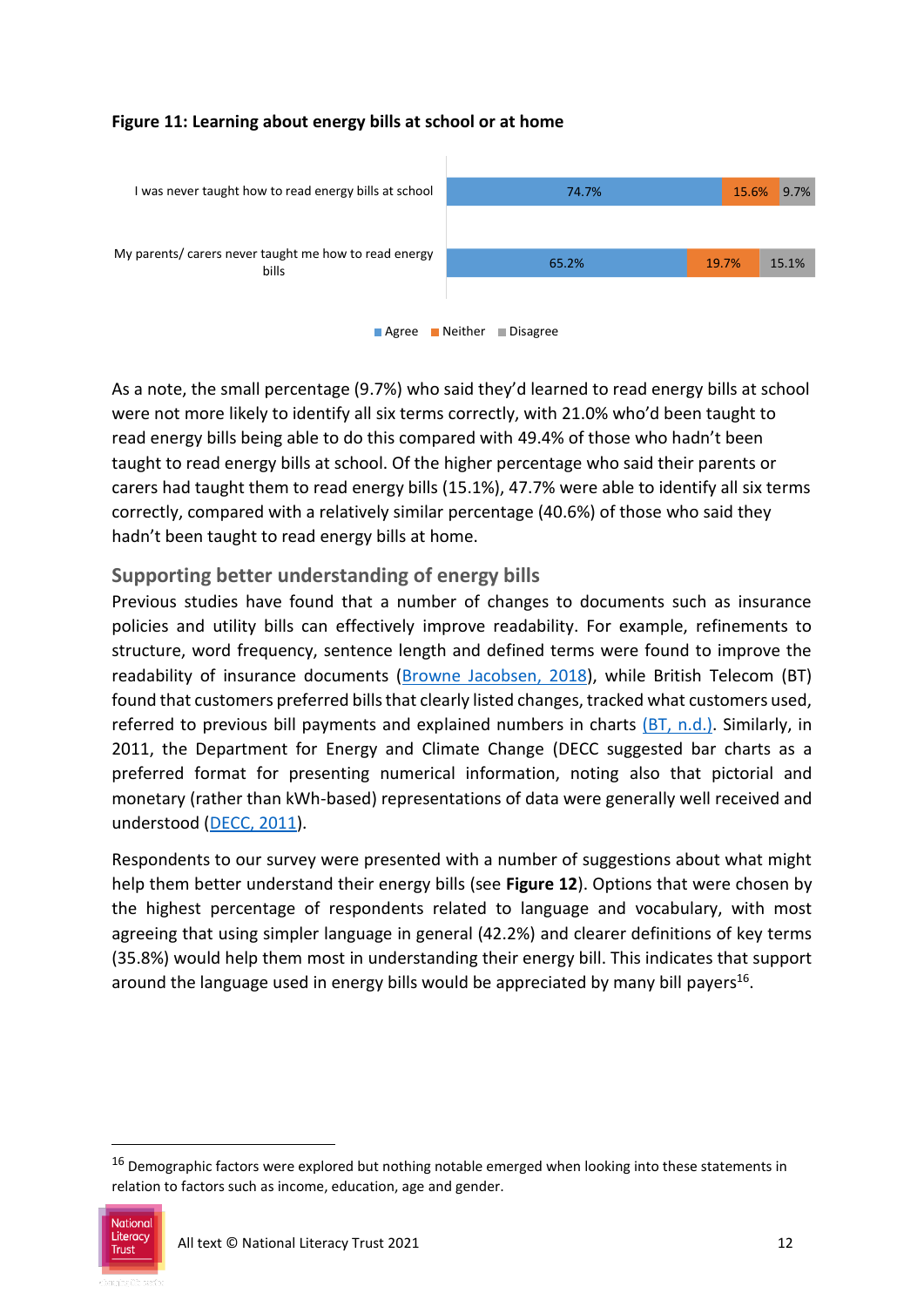

#### **Figure 12: What, if anything, might help you better understand your energy bills?**

Notably, 3 in 10 also felt that they'd benefit from tips on cheaper or greener times to use energy (30.6.8%) and a quarter from a comparison of their energy use to typical use for similar households (26.4%). Just under a quarter (24.3%) felt that images such as pictures, infographics or graphs to illustrate their energy use could support their understanding of the information in their bill, and more than 1 in 10 (12.6%) believed that an explanatory video would be helpful.

## **Benefits of making energy bills easier to read**

Respondents were further invited to agree with a range of suggested potential benefits of easier-to-read energy bills. The most popular perceived benefit was an improved ability to understand how to use less energy, with a third (32.9%) believing this (see **Figure 13**). This is worth noting, as a better understanding of how to use less energy could not only reduce the cost of energy use to the consumer, but also its cost to the environment.

#### **Figure 13: Perceived benefits of easier-to-understand energy bills**



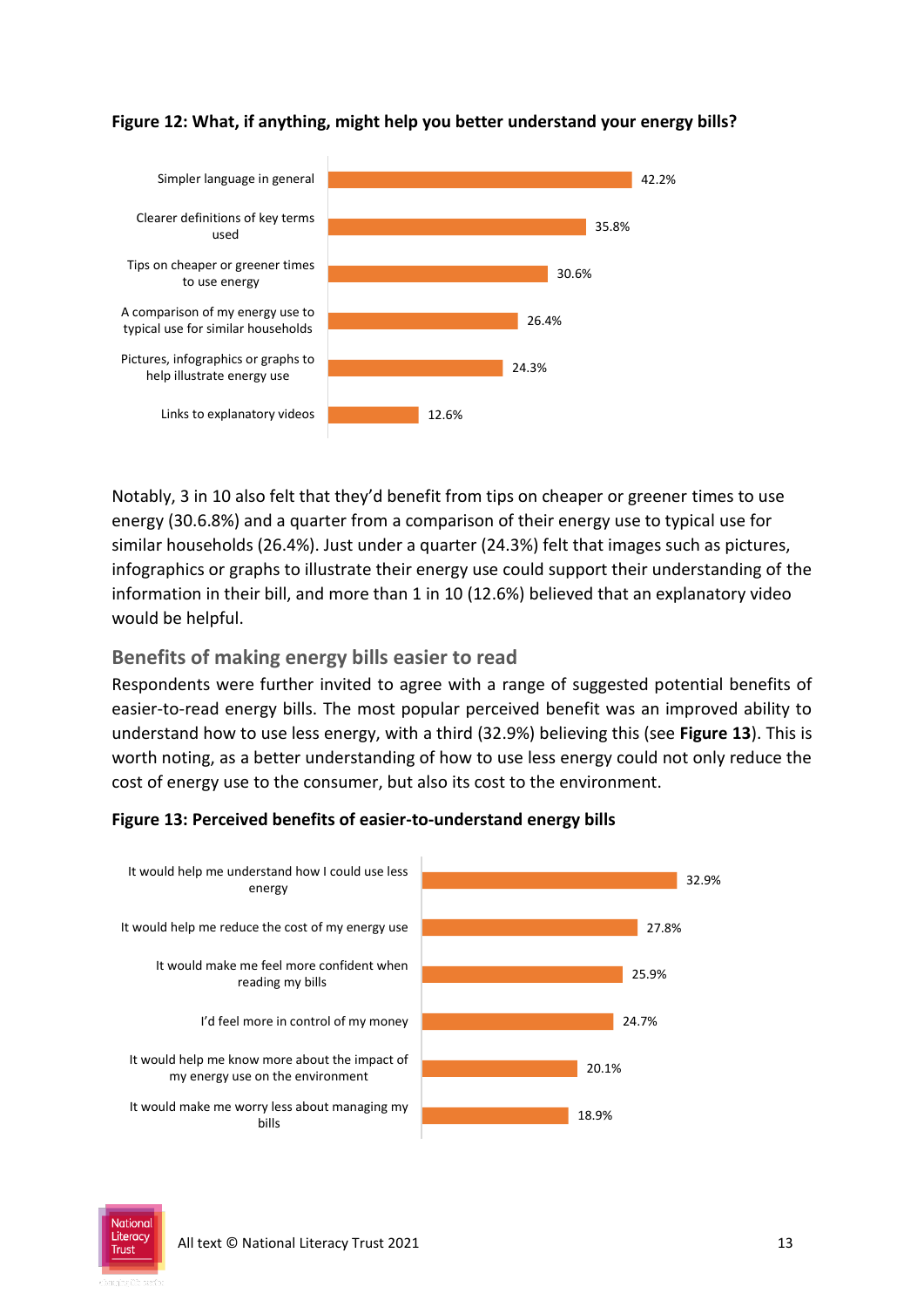Indeed, more than a quarter (27.8%) of respondents agreed that financial savings would be a benefit of easier-to-read bills and a fifth (20.1%) felt that they would help them better understand the impact of their energy use on the environment. A final, but important, point is that almost a fifth (18.9%) of bill payers felt that easy-to-read bills would reduce how much they worried about managing their bills<sup>17</sup>, indicating that improving the readability of bills may offer potential benefits for mental wellbeing.

### **Summary and discussion**

While some evidence suggests that energy bill readability is improving (see e.g. Echo [Managed Services, 2016;](https://www.echo-ms.com/uploads/resources/the-secrets-of-better-billing.pdf) [Aptumo, 2019\)](https://www.aptumo.com/aptumo-documents/aptumo-the-secrets-of-better-billing-uk.pdf), findings from this survey show that a significant percentage of those responsible for paying energy bills in the UK still find their bills difficult to understand. It is particularly concerning that younger bill payers, those from the lowestincome households and those with the lowest levels of confidence in their reading skills are most likely to struggle to understand their bills.

Findings from this research indicate that literacy plays an important role in how well adults are able to understand their energy bills. Furthermore, while simplifying the language used in energy bills would have most benefit for those with low confidence in their reading skills, it would also appeal to the majority of bill payers, with two-thirds of survey respondents agreeing that energy bills should use simpler language. Perhaps most importantly, responses indicate that such changes would have the potential to increase awareness of how to use less energy, reducing costs to both the consumer and the environment.

Further research could explore these ideas in more depth by evaluating the impact of simplifying energy bill language on adults' energy usage. Ultimately, the use of jargon may be seen as an issue of social justice, with difficult language affecting younger, less confident and financially disadvantaged customers in particular. Improvements in this area may therefore have the potential to promote the economic and social development of the communities with most to benefit.

<sup>17</sup> While a small number of significant findings emerged when exploring demographic factors and perceived benefits of easier-to-understand bills, no clear patterns emerged in this data.